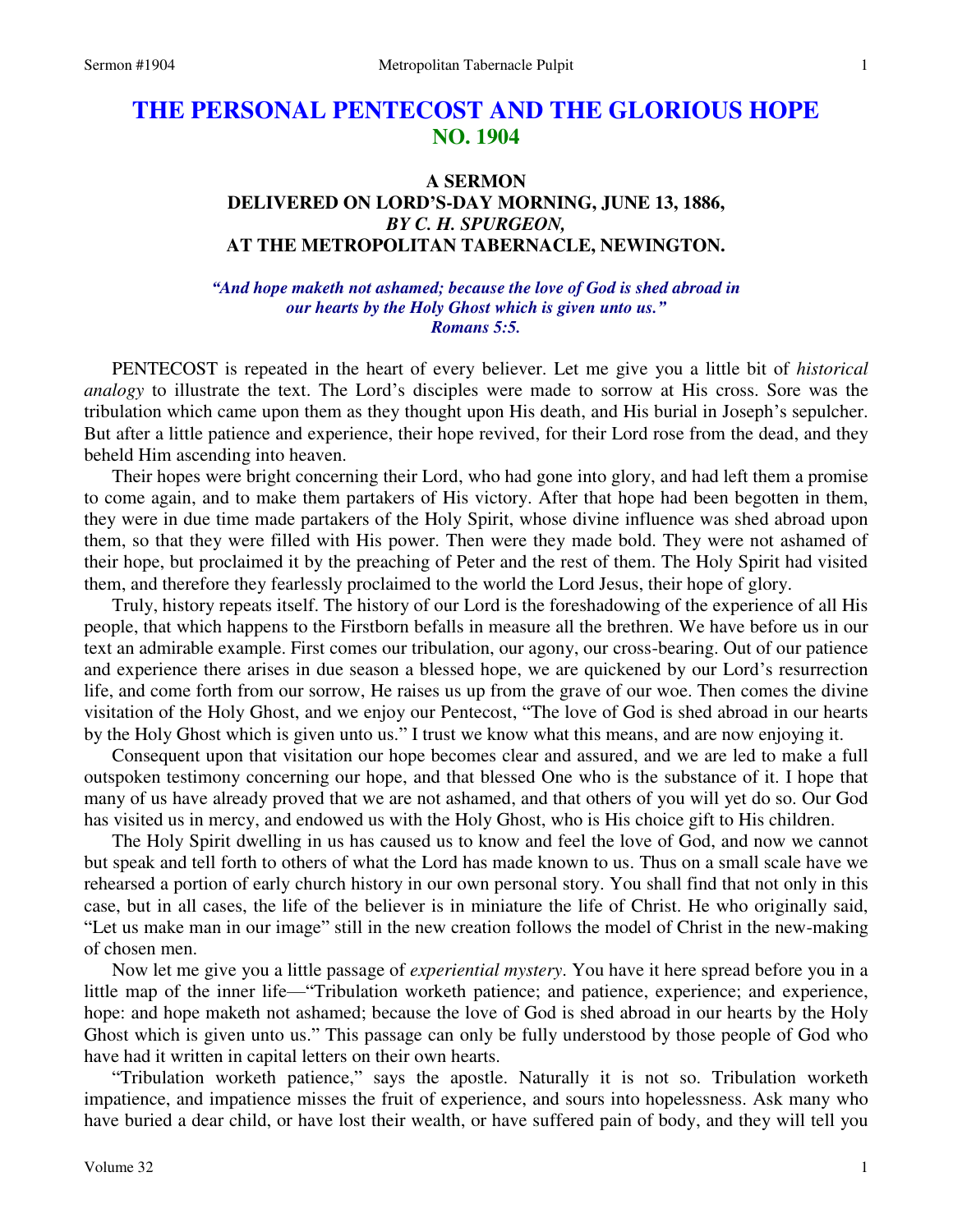that the natural result of affliction is to produce irritation against providence, rebellion against God, questioning, unbelief, petulance, and all sorts of evils. But what a wonderful alteration takes place when the heart is renewed by the Holy Spirit!

 Then, but not till then, tribulation worketh patience. He that is never troubled cannot exercise patience. Angels cannot personally exhibit patience, since they are not capable of suffering. It is necessary to the possession and exercise of patience that we should be tried, and a great degree of patience can only come by a great degree of trial. You have heard of the patience of Job, did he learn it among his flocks, or with his camels, or with his children when they were feasting? Nay, verily, he learned it when he sat among the ashes, and scraped himself with a potsherd, and his heart was heavy because of the death of his children. Patience is a pearl which is only found in the deep seas of affliction, and only grace can find it there, bring it to the surface, and adorn the neck of faith therewith.

 It comes to pass that this patience works in us experience, that is to say, the more we endure, the more we test the faithfulness of God, the more we prove His love, and the more we perceive His wisdom. He that has never endured may believe in the sustaining power of grace, but he has never had experience of it. You must put to sea to know the skill of the divine Pilot, and you must be buffeted with tempest before you can know His power over winds and waves. How can we see Jesus in His full power unless there is a storm for Him to turn into a calm?

 Our patience works in us an experiential acquaintance with the truth, the faithfulness, the love, and the power of our God. We bow in patience, and then we rise in happy experience of heavenly support. What better wealth can a man have than to be rich in experience? Experience teaches. This is the real High School for God's children. I scarcely think we learn anything thoroughly without the rod of affliction. Certainly we know best that which has been a matter of personal experience. We need that truth should be burned into us with the hot iron of affliction before we know it effectually, after that no man may trouble us, for our heart bears the brand of the Lord Jesus. Thus patience worketh experience.

 It is rather singular that it should then be said, "and experience works hope"—not singular in the sense of being questionable, for there is no hope so bright as that of the man who knows by experience the faithfulness and love of God. But does it not seem singular that this heavy tribulation, this grievous affliction, this painful chastisement should nevertheless bring forth for us this bright particular light, this morning star of hope, this herald of the everlasting day of glory?

 Brethren, how wonderfully does divine alchemy fetch fine gold out of metal which we thought to be worthless! The Lord in His grace spreads a couch for His own upon the threshing floor of tribulation, and there, like Boaz, we take our rest. He sets to music the roar of the water floods of trouble. Out of the foam of the sea of sorrow He causes to arise the bright spirit of "hope that maketh not ashamed."

 This passage from which we have taken our text is a choice extract from the inner life of a spiritual man, it is a fragment of the believer's riddle; let him read it that has understanding.

 Before I plunge into my subject, let me point out to you that this text is none other than the house of God, and the gate of heaven. Behold a temple for the worship of the Divine Trinity in my text. Read the fifth and sixth verses together—"The love of God *(the Father)* is shed abroad in our hearts by *the Holy Ghost* which is given unto us. For when we were yet without strength, in due time *Christ* died for the ungodly." Behold the blessed Three in One! It needs the Trinity to make a Christian, it needs the Trinity to cheer a Christian, it needs the Trinity to complete a Christian, it needs the Trinity to create in a Christian the hope of glory.

 I always like these passages which bring us so near to the Trinity. Let us pause a while and adore, "Glory be unto the Father, and to the Son, and to the Holy Ghost: as it was in the beginning, is now, and ever shall be, world without end! Amen." It is most sweet to be called upon to offer special worship unto the one God in the Trinity of His divine Persons, and to feel your heart readily inclined thereto, as we do at this hour. By faith we bow with the hosts of the redeemed before the all-glorious throne, and worship Him that lives forever. How heartily may we do this when we think of the unity of the Sacred Three in our salvation! We have divine love bestowed by the Father, made manifest in the death of the Son, and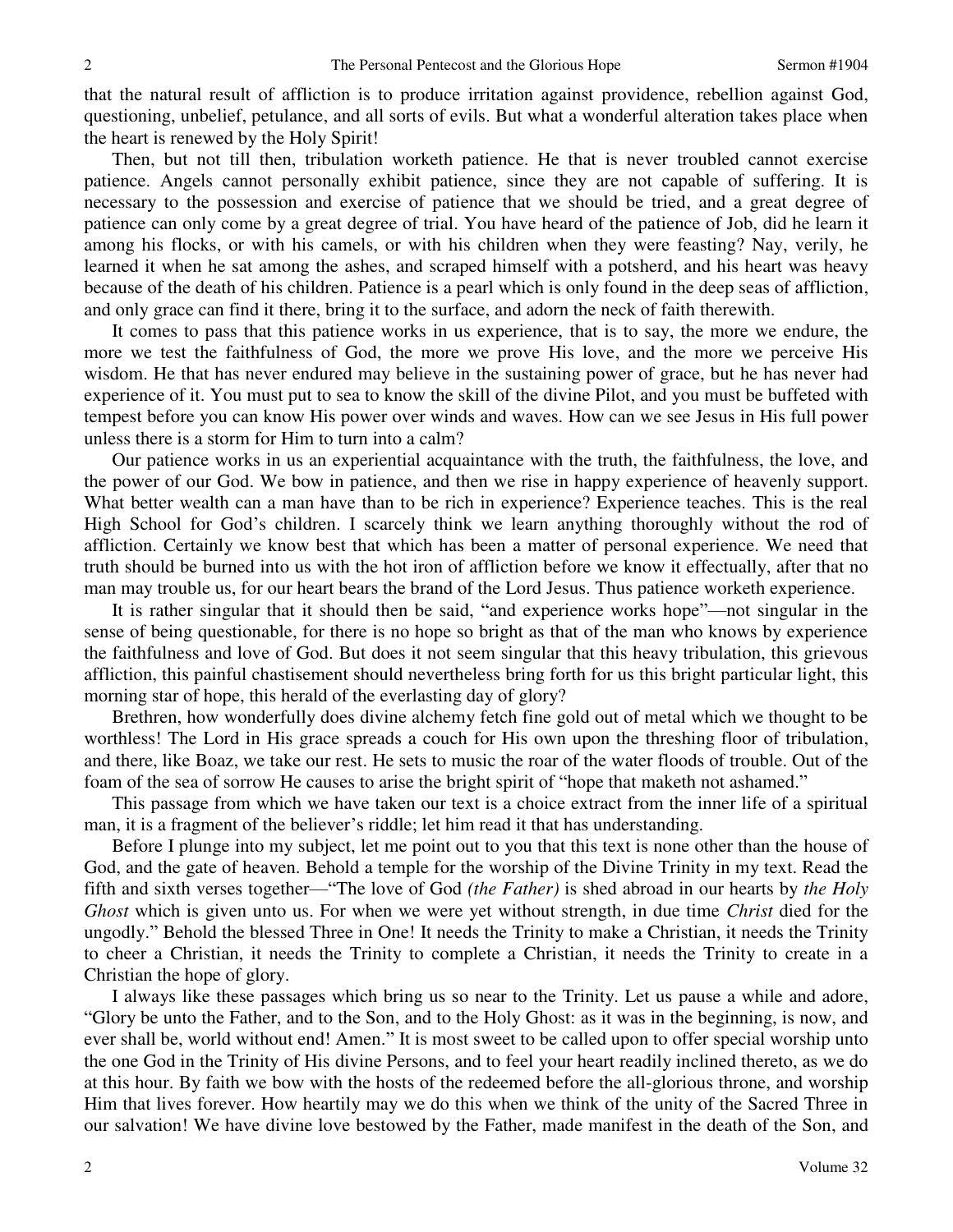shed abroad in our hearts by the Holy Spirit. Oh, to feel at this moment communion with the Triune God! Let us bow before the sacred majesty of JEHOVAH, and then by the teaching of the Holy Spirit let us enter the temple of our text.

 The text runs thus, "Hope maketh not ashamed; because the love of God is shed abroad in our hearts by the Holy Ghost which is given unto us." The apostle had worked up the subject till he came to the hope of glory. When he had reached that height he could not help saying somewhat concerning it. Turning away from his main subject, as is often his custom, he makes a diversion, and gives us a few glowing sentences upon the believer's hope.

 Our first head will be *the confidence of our hope*—the hope maketh not ashamed. Secondly, *the reason of this confidence,* which I hope we are enjoying today, for we are confident about our hope that we shall never be disappointed in it, because the love of God is shed abroad in our hearts by the Holy Ghost which is given unto us. Thirdly, we shall have a word or two to say upon *the result of this confidence of hope,* since, for this cause we bear testimony to the world, and declare that we are not ashamed of the Gospel of Christ.

#### **I.** First then, consider THE CONFIDENCE OF OUR HOPE.

 *We are not ashamed of our hope*. Some persons have no hope, or only one of which they might justly be ashamed. Ask many who deny the Scriptures what is their hope for the future. "I shall die like a dog," says one. "When I am dead there's an end of me." If I had such a wretched hope as that, I certainly would not go about the world proclaiming it. I should not think of gathering a large congregation like this, and saying to you, "Brethren, rejoice with me, for we are all to die like cats and dogs." It would never strike me as being a matter to be gloried in.

 The Agnostic knows nothing, and therefore I suppose he hopes nothing. Here, also, I do not see much to stir enthusiasm. If I had no more hope than that, I would be ashamed. The Romanist's best hope when he dies is that he may come right in the end, but that meanwhile he will have to undergo the purging fires of purgatory. I do not know much about that place, for I cannot find mention of it in Holy Scripture, but those who know it well, because they invented it, and keep its keys, describe it as a dreary region, to which even great bishops and cardinals must go. I have seen, personally seen, invitations to the faithful to pray for the repose of the soul of a late eminent cardinal, and if such is the lot of the princes of the church, where must ordinary people go?

 There is no great excellence in this hope. I do not think I should call you all together in order to say to you, "Rejoice with me, for when we die we shall all go to purgatory." You would fail to see the special ground of rejoicing. I do not think I should say much about it, and when anybody questioned me thereon, I should endeavor to evade the point, and declare that it was a deep mystery, which had better be left to the clergy. But we are not ashamed of our hope, we Christian people, who believe that those believers who are absent from the body are present with the Lord. We look for a city which has foundations, whose Builder and Maker is God. We are not ashamed to hope for glory, and immortality, and eternal life.

*We are not ashamed of the object of our hope*. We do not believe in gross carnal delights as making up our heaven. We do not believe in a Muslim paradise of sensual delights, or we might very well be ashamed of our hope. Whatever imagery we may use, we intend thereby pure, holy, spiritual, and refined happiness, such as the False Prophet would not have regarded as sufficient bait for his followers.

 Our hope is this, that our Lord will come a second time, and all His holy angels with Him, then shall the righteous shine forth as the sun in the kingdom of their Father. We believe that if we fall asleep before that time we shall sleep in Jesus, and shall be blessed with Him. "Today shalt thou be with me in paradise," is not for the thief only, but for all of us who have trusted our souls with the crucified Savior.

 At His coming we expect a glorious resurrection. When He shall descend from heaven with a shout, with the trump of the archangel, and the voice of God, then shall our souls be restored to our bodies, and our complete manhood shall live with Christ. We believe, and are sure, that from that day we shall be forever with Him. He will give us to be partakers of His throne, and of His crown, and of His heaven,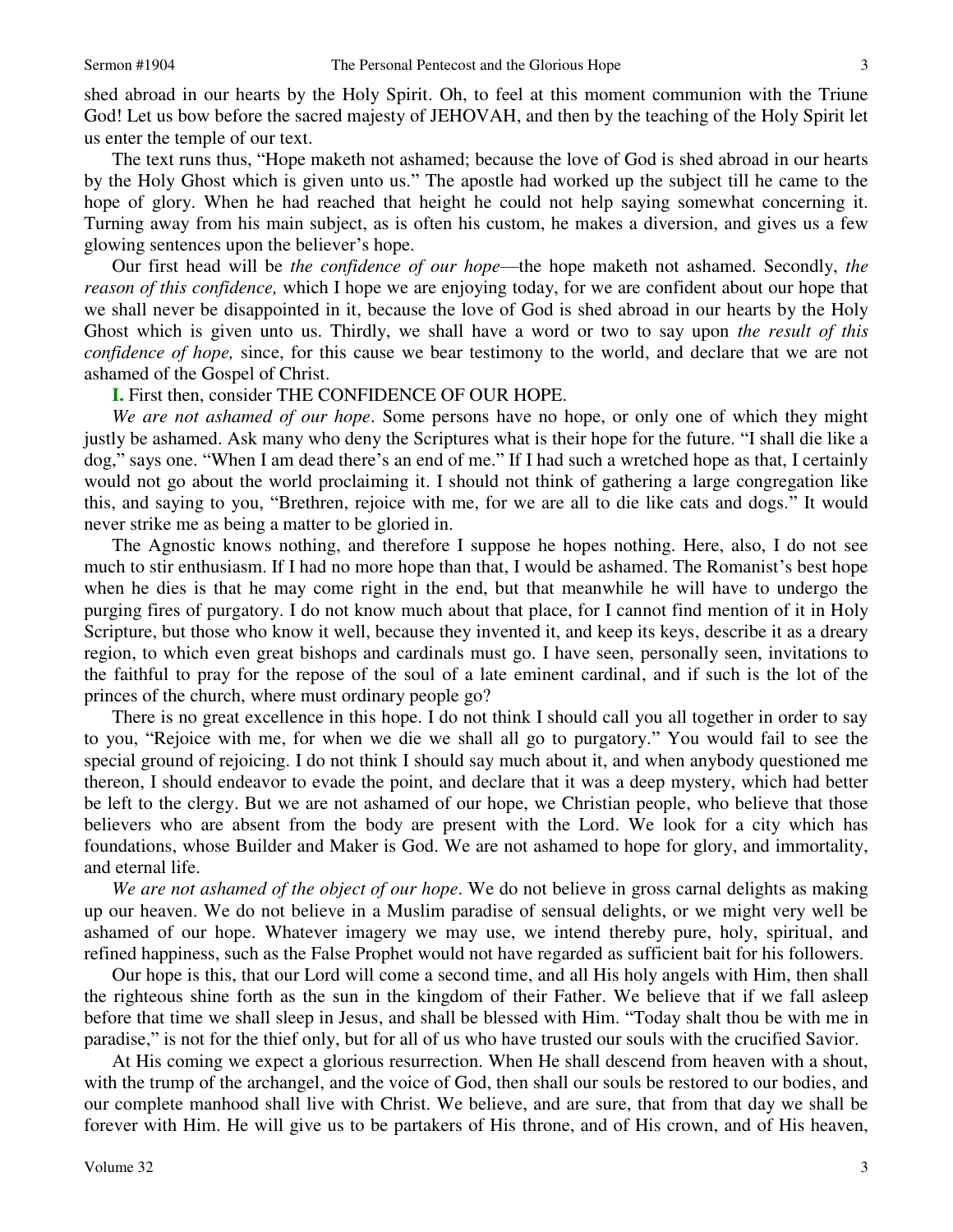and that forever and ever. The more we talk about the promised bliss, the more we feel that we could not be ashamed of the hope of glory. The ultimate reward of faith, the ultimate reward of a life of righteousness, is such that we joy and rejoice in prospect of it. Our glorious hope contains within it purity and perfection, freedom from all sin, and the possession of every virtue. Our hope is that we shall be like our perfect Lord, and shall be with Jesus where He is, that we may behold His glory. Our hope is fulfilled in that promise, "Because I live ye shall live also." We shall not merely exist, but *live,* which is another and a higher matter. Our life shall be the life of God in our spirits forever and ever. We are not ashamed of this hope, but we press forward to the attaining of it.

 Furthermore, *we are not ashamed of the ground of our hope*. Our hope rests upon the solemn promises of God, which He has made to us by His prophets and apostles, and confirmed in the person and work of His dear Son. Inasmuch as Jesus Christ died and rose from the dead, we that are one with Him by faith are sure that we shall rise again from the dead, and live with Him. The fact of Christ's resurrection is the assurance of our resurrection, and His entrance into glory is the pledge of our glorification, because we are made one with Him by the purpose and grace of God.

 As we fell in Adam by virtue of our being in him, so we rise and reign with Jesus because we are in Him. God is not the God of the dead, but of the living, yet is He the God of Abraham, of Isaac, and of Jacob, and therefore these men are yet alive. Even thus we do believe concerning all who die in the faith that they have not ceased to be, but they all live unto Him.

 Our hope is founded, not upon reasoning, which, possibly, may dimly prove the immortality of the soul and the future reward of the righteous, but upon Revelation, which states it clearly and plainly, and leaves no room for question. If this Book is a lie, our hope must be given up, but inasmuch as we have not followed cunningly devised fables, but have received the testimony of faithful eyewitnesses of our Lord's resurrection and ascension, we believe the holy record, and are not ashamed of our hope. What God has promised is sure, and what God has done fully confirms the same, and therefore we have no fear.

 And brethren, *we are not ashamed of our personal appropriation of this hope*. Somebody may sneeringly say to us, "You expect to be in glory, do you?" Yes, we do, and we are not ashamed to own the soft impeachment, for our confidence is well grounded. Our expectation is not based upon any proud claim of personal deserving, but upon the promise of a faithful God. He has said, "He that believeth in him hath everlasting life." We do believe in Him, and therefore we know that we have eternal life. He has declared in His Word that, "whom he justified, them he also glorified," and we are justified by faith, therefore we shall be glorified.

 Our hope is not based on mere feeling, but on the fact that God has promised everlasting life to them that believe in His Son Jesus. We have heard our Lord pray, "Father, I will that they also, whom thou hast given me, be with me where I am; that they may behold my glory." We believe that the Father gave us to Jesus because we have been led to put our trust in Him, and faith is the sure sign and token of divine election, therefore, being Christ's, we expect to be with Him where He is.

 Reading in the Word of the Lord the word, "that whosoever believeth in him should not perish, but have everlasting life," we hold on to that promise, and know that we have everlasting life. This seems to us to be strictly logical argument; unless it is a mistake, and God has not said that the believer shall live forever, then we are under no delusion in expecting so to live. God's Word is the surest thing that can be, and we are not ashamed to hold on to any claim which truthfully arises out of it. We dare believe that God will keep His word to us and to all other believers.

 Brethren, *we are not ashamed as to the absolute certainty that our hope will be realized*. We believe that if indeed we are justified by faith, and have peace with God, we have a hope of glory which will not fail us in the end, nor on the way to the end. We do not expect to be deserted, and to be left to fall from grace, for "He hath said, I will never leave thee nor forsake thee." We do not expect to be left to ourselves, which would mean our sore and certain ruin, but we expect that He that has begun a good work in us will perfect it unto the day of Christ, we are certain that He that has wrought this hope in us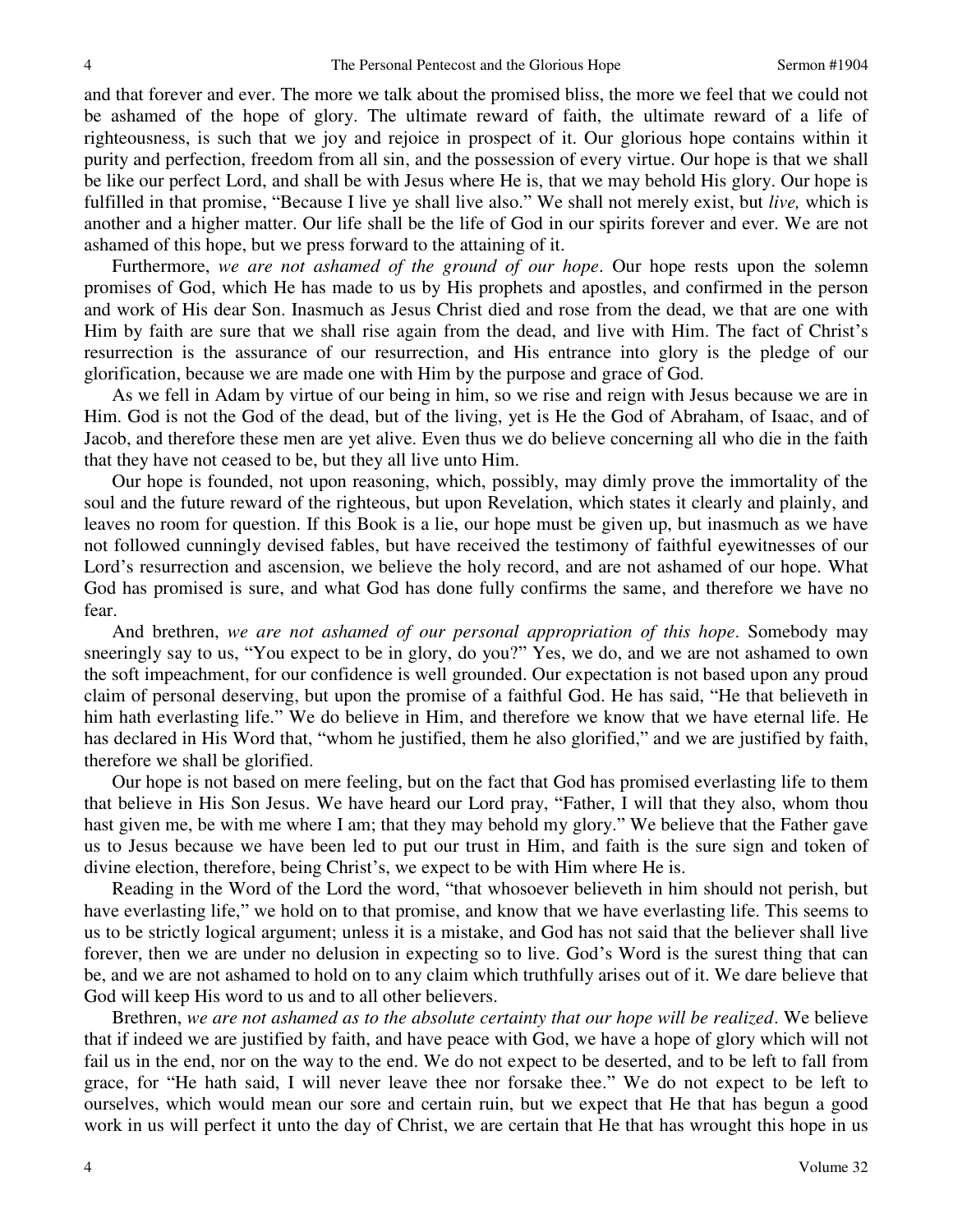will justify that hope by fulfilling it in due time. He will preserve us through long life if we are to live long, will maintain a living hope in us when we come to die, and will remember even our dust and ashes when these are hidden in the tomb. "Who shall separate us from the love of God which is in Christ Jesus our Lord?" It is written, "He that believeth and is baptized shall be saved." And so it shall be. He shall not perish from the way, nor in the way. Has He not said, "I will put my fear in their hearts, that they shall not depart from me?"

 He keeps the feet of His saints. "I give unto my sheep," says He, "eternal life; and they shall never perish, neither shall any man pluck them out of my hand." Never shall we be deceived in our trust in Jesus. No man shall say, "I trusted the Lord Christ to keep me, and He has not kept me, I rested in Jesus to preserve me, in spiritual life, and He has not preserved me." Never. We shall not be ashamed of our hope.

**II.** As I have introduced to you that confidence which makes believers—especially tried and experienced believers—full of hope which makes not ashamed, my second objective is to dwell upon THE REASON OF THIS CONFIDENCE.

Why is it that men who possess the good hope are so far from being ashamed of it that they rejoice in it?

 My answer, is first, because *that hope has for one of its main supports the love of God*. I expect one day to sit among the angels, and to behold the face of my Best-beloved, but I do not expect this because of anything in me, or anything which may ever be done by me, but simply because of the infinite love of God. I trust not to my love of God, but to God's love to me. We trust Him because He loves us. We are sure that He will fulfill our hope because He is too loving to fail us. It is from the love of God that all our hopes begin, and it is upon the love of God that all our hopes depend.

 If it were not for the Father's love, there had never been a covenant of grace, if it were not for His infinite love, no atoning sacrifice had been provided, if it were not for His active love, no Holy Spirit would have quickened and renewed us, if it were not for His unchanging love, all that is good in us would soon pass away, if it were not for love almighty, love immutable, love unbounded, we should never hope to see the face of the King in His beauty in the land that is very far off. He loves us, and therefore He leads us, and feeds us, and keeps us evermore. Do not your hearts confess this? If that love could be suspended for a moment, if its outgoings were for an instant to cease, where would you be? We fall back upon the love of God as the final reason of our hope in Him.

Observe, dear brethren, the actual cause of our confidence is that *the love of God has been shed abroad in our hearts by the Holy Ghost*. Let me try and explain what this means. The Holy Spirit is in the heart of every believer, and He is occupied in many gracious acts. Amongst other things He sheds abroad the love of God in the heart wherein He resides. The figure is taken from a box of precious perfume being poured out in a chamber. There lies the slumbering scent within the alabaster box, it is a very choice thing, but no one has yet perceived its odor. The love of God brought within the soul is that rare fragrance, but till it is shed abroad it is not enjoyed.

 Now the Holy Spirit takes that box and opens it and the sweet savor of divine love streams forth, and fills all the capacity of the believer. This love penetrates, and permeates, enters, and *occupies the entire being*. A delightful perfume streams through the entire room when the otto of roses is poured out, and even so when the love of God is thought upon by the devout heart, and the Holy Spirit helps its meditations, the theme fills the mind, the memory, the imagination, the reason, and the affections. It is an engrossing subject, and is not to be confined to any one faculty any more than you could keep the aroma of spices within a certain narrow space.

 Moreover, as perfume gives delight to the nostrils, so does the love of God, when shed abroad in the power of the Holy Spirit, *imparts a singular sweetness to our emotions*. All the garments of the Lord of love smell of myrrh, and aloes, and cassia. Where can such sweetness be as in the love of God? That the eternal and the infinite One should really love men, and love them at such a rate as He has done, is a truth at once surprising and gladsome. It is a root from which springs the lily of perfect joy. This is an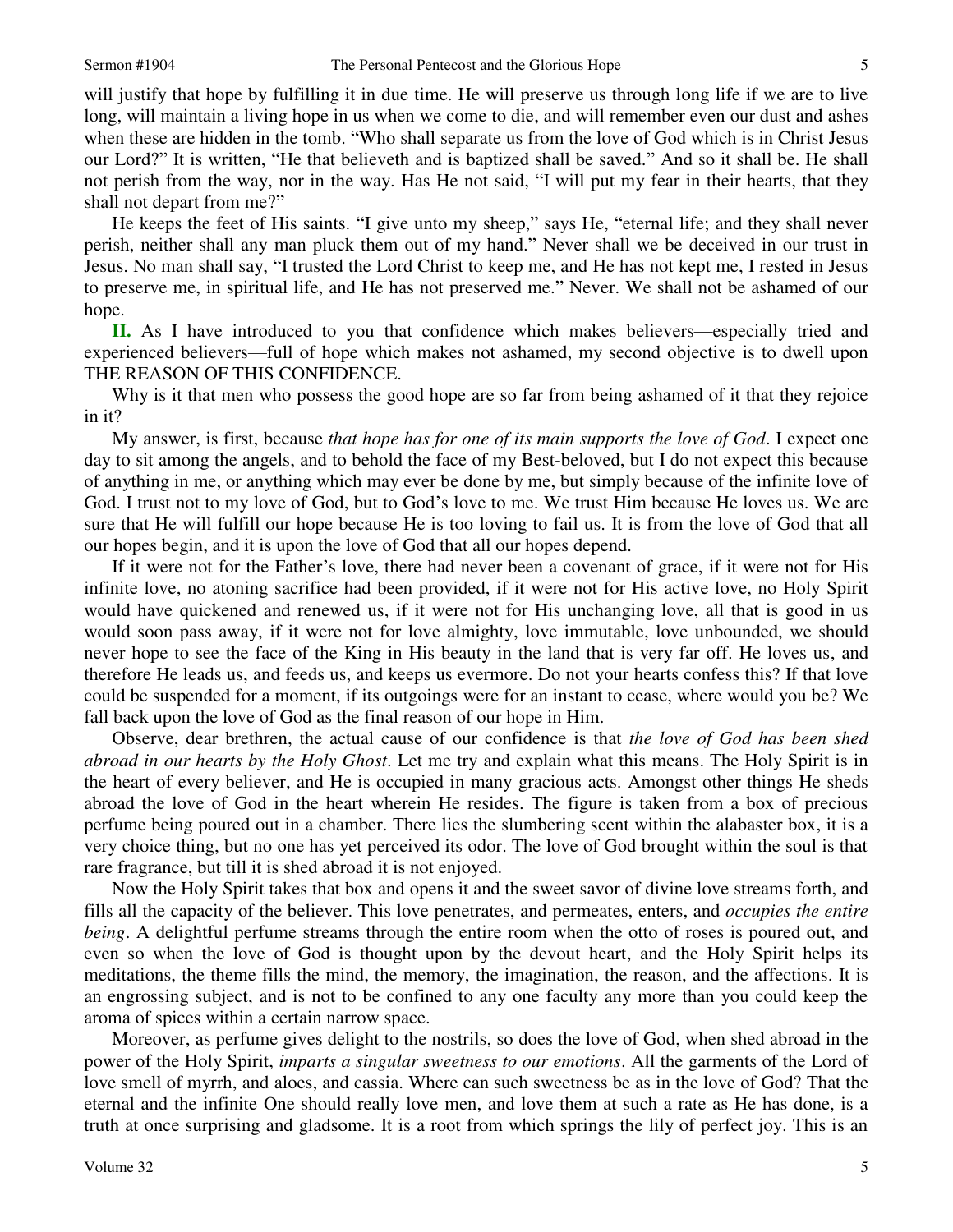ivory palace wherein every dweller is made glad. You may meditate upon that love till you are ravished, and carried away by it, and your soul, before you are aware, becomes like the chariots of Amminadib.

 Yet again, wherever perfume comes, it not only spreads itself abroad, and gives delight to all who are in the place, but *it abides there*. Take the ointment away if you will, but the sweet odor remains for many an hour in the room which was once filled with it. Some scent appears to abide forever. You went to your drawer the other day, and there was a delicious flavor of lavender, yet there had been no lavender there since last summer, fragrance lingers. A few drops of the true otto will perfume a wide space, and remain long after the vase from which it was poured has been taken away.

 The love of God when it comes into the heart, and is shed abroad by the Holy Ghost, who is the great Master of the art of diffusing love, abides in the heart world without end. All things else may cease, but love abides. For a moment we may seem to forget the love of God amidst the business of the world, but no sooner is the pressure removed than we return unto our rest. The sweet perfume of divine love overcomes the rankness of the odor of sin, and never quits the heart that has once known its exceeding deliciousness.

 If I change the figure, I may say that the love of God is shed abroad in the heart by the Holy Ghost like one of yonder rain clouds, black with exceeding blessing, which pours forth a shower of silver drops innumerable, fertilizing every place whereon it falls, making the drooping herbs to lift up their heads and rejoice in the heaven-sent revival After a while, from that spot where fell the rain, there rises a gentle steam, which ascends to heaven and forms fresh clouds, thus is the love of God poured upon our heart, and shed abroad in our nature till our spirit drinks it in, and its new life is made to put forth its flowers of joy and fruits of holiness, and by and by grateful praise ascends like the incense which in the temple smoked upon JEHOVAH'S altar. Love is shed abroad in us, and it works upon our heart to love in return.

 To leave the figures, the shedding abroad of the love of God in the heart by the Holy Ghost means this—He imparts to us an *intense appreciation* and sense of that love. We have heard of it, believed in it, and meditated upon it, and at last we are overpowered by its greatness! "God so loved the world, that he gave his only begotten Son." We cannot measure such love. We become affected by it, we are filled with wonder and admiration. Its greatness, its singularity, its specialty, its infinity—all these amaze us. It is shed abroad in our hearts.

 Then there comes *an appropriation* of it. We cry, "He loved *me,* and gave Himself for *me."* We begin to feel that God's love was not only love to men in general, but love to ourselves in particular, and we are now fairly carried off our feet. In a belief of this special love to us we are ready to dance for joy. Faith perceives that it is even so, and then we praise the Lord upon the high-sounding cymbals.

 Then follows, as a matter of course, that *return of love* which the human heart must feel, we love Him because He first loved us. We doubted His love once, we cannot doubt it now. If we were asked three times, "Lovest thou me?" we should answer humbly, but most emphatically, "Lord, thou knowest all things, thou knowest that I love thee. I could not live without loving thee. I would rather a thousand times that I had never been born than be without love to thee; and though I do not love thee as I ought, and my heart craves after a far greater love, yet I do love thee in deed and in truth. Thou knowest that I do, and I should be false to my own consciousness if I denied it."

 This is to have the love of God shed abroad in the heart by the Holy Ghost which is given to us, to know it, enjoy it, appropriate it, rejoice in it, and come under its divine influence. May this bundle of myrrh never be removed from the chamber of my soul!

 But I want you to notice *the special sweetness which struck our apostle* as being so amazingly noteworthy. He goes on to tell us what most affected him. He says, "When we were yet without strength, in due time Christ died for the ungodly." That is the first point to be dwelt upon, that God should give His Son to die *for the ungodly*. That God should love those who love Him, that God should love His renewed people who are striving after holiness, is indeed delightful, but the most overpowering thought of all is that He loved us when there was nothing good in us whatever. He loved us from before the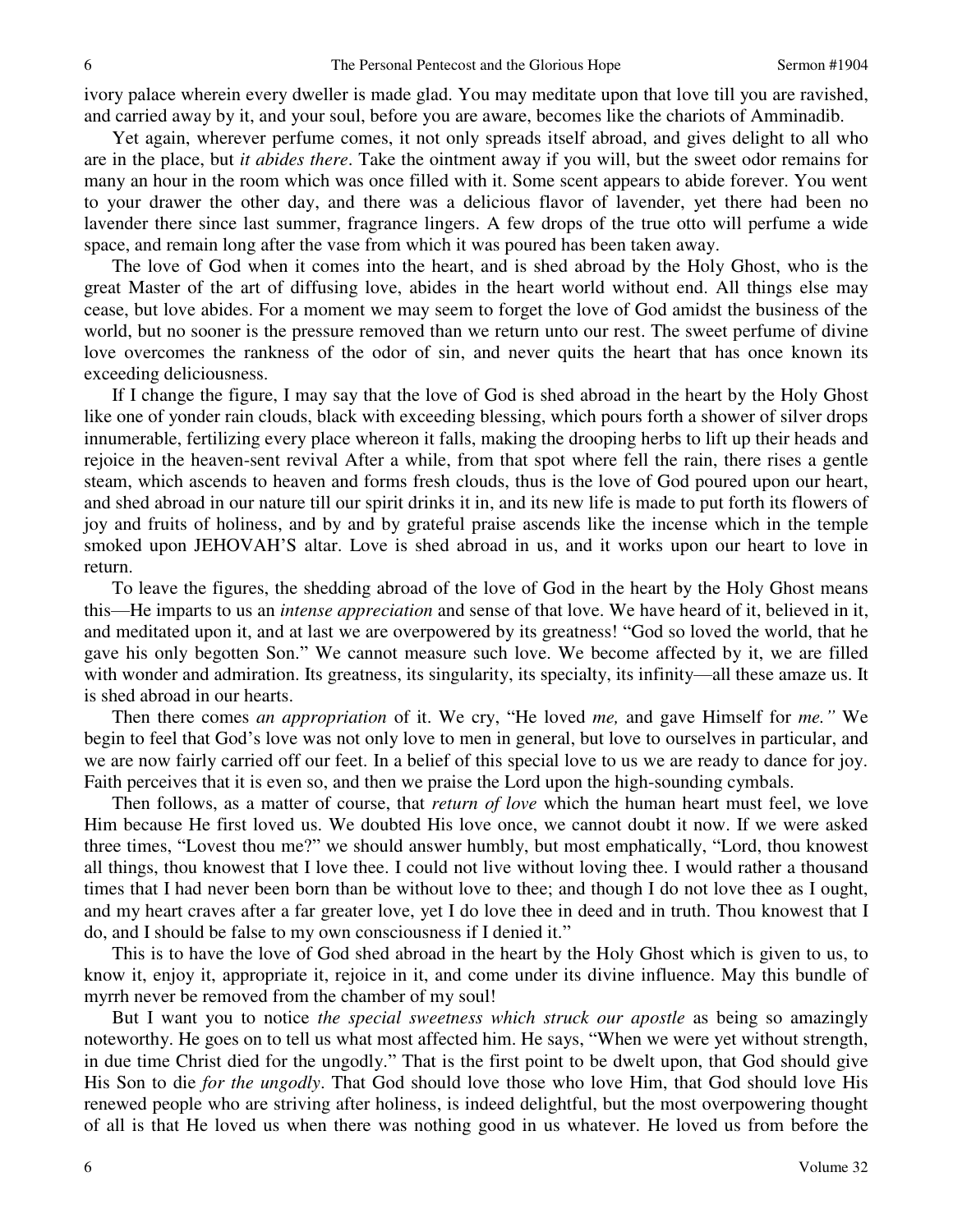foundation of the world, regarding us as being fallen and lost, His love resolved to send His Son to die for us. Jesus came not because we were good, but because we were evil, He gave Himself not for our righteousness, but for our sins. The moving cause of love in God was not excellence in the creature then existing or foreseen to exist, but simply the good pleasure of the God of love. Love was born of God Himself. It was so great in the heart of God that

#### *"He saw us ruined in the fall, Yet loved us notwithstanding all."*

 He loved us when we hated Him, He loved us when we opposed Him, when we cursed Him, when we persecuted His people, and blasphemed His ways. Marvelous fact! Oh, that the Holy Ghost would bring home that truth to our hearts and make us feel its energy! I cannot put the thought fitly before you, much less shed it abroad within you, but the Holy Ghost can do it, and then how charmed you will be, how humbled and yet how full of praise to the Most High God!

 The apostle is not content with bringing that point before us, he would not have us forget that Christ *died for us*. Brethren, that Christ should love us in heaven were a great thing, that He should then come down to earth and be born in Bethlehem was a greater thing. That He should live a life of obedience for our sakes was a wonderful thing, but that He should die, this is the climax of love's sacrifice, the summit of the Alp of love.

 Some sights in the world astonish us once or twice, and then grow commonplace, but the cross of Christ grows upon us, the more we know of it the more it surpasses knowledge. To a saint who has been saved two thousand years, the sacrifice of Calvary is even more a marvel than when first he saw it. That God Himself should take our nature, and that in that nature He should die a death like that of a felon upon a gibbet to save us who were His enemies, is a thing which could not be believed if it had been told us on less authority than the divine. It is altogether miraculous, and if you let it take possession of your soul until it is shed abroad in your heart by the Holy Ghost, you will feel that there is nothing worth knowing, believing, or admiring when compared with this. Nothing can ever rival in interest the cross of Christ. Let us study what books we may, the knowledge of a crucified Savior will still remain the most sublime of all the sciences.

 Furthermore, the apostle then goes on to say that *the Lord must ever love us now that we are reconciled*. He puts it thus—If God loved us when we were enemies, He will surely continue to love us now that we are friends. If Jesus died for us when we were rebels, He will refuse us nothing now that He has reconciled us. If He reconciled us by His death, surely He can and will save us by His life. If He died to reconcile enemies, surely He will preserve the reconciled.

 Do you see the whole argument? It is very full of reasons for the upholding of our hope of glory, and causing us not to be ashamed of it. When the great God makes us feel the exceeding greatness of His love, we banish all doubt and dread. We infer from the character of His love as seen in the past that He cannot possibly cast us away in the future. What, die for us, and then leave us! What, pour out His heart's blood for our redemption, and yet permit us to be lost! Will He manifest Himself to us as He does not to the world, robed in the crimson of His own atonement through death, and then will He after all say to us, "Depart, ye cursed"? Impossible! He changes not.

 Our hope has for the keystone of its arch the unchanging love of Jesus Christ, the same yesterday, and today, and forever. The Holy Ghost has so shed abroad the love of God in Christ Jesus in our hearts that we feel quite sure that none can separate us from it, and so long as we are not divided from it our hope of glory is sure as the throne of the Eternal.

 Once more, the apostle reminds us in the eleventh verse that *"we have now received the atonement."* We already feel that we are at one with God. Through the sacrifice of the Lord Jesus we are at peace with God. We love Him, our quarrel with Him is ended, we delight in Him, we long to glorify Him. Now this delightful sense of reconciliation is a satisfactory assurance of grace and glory. The hope of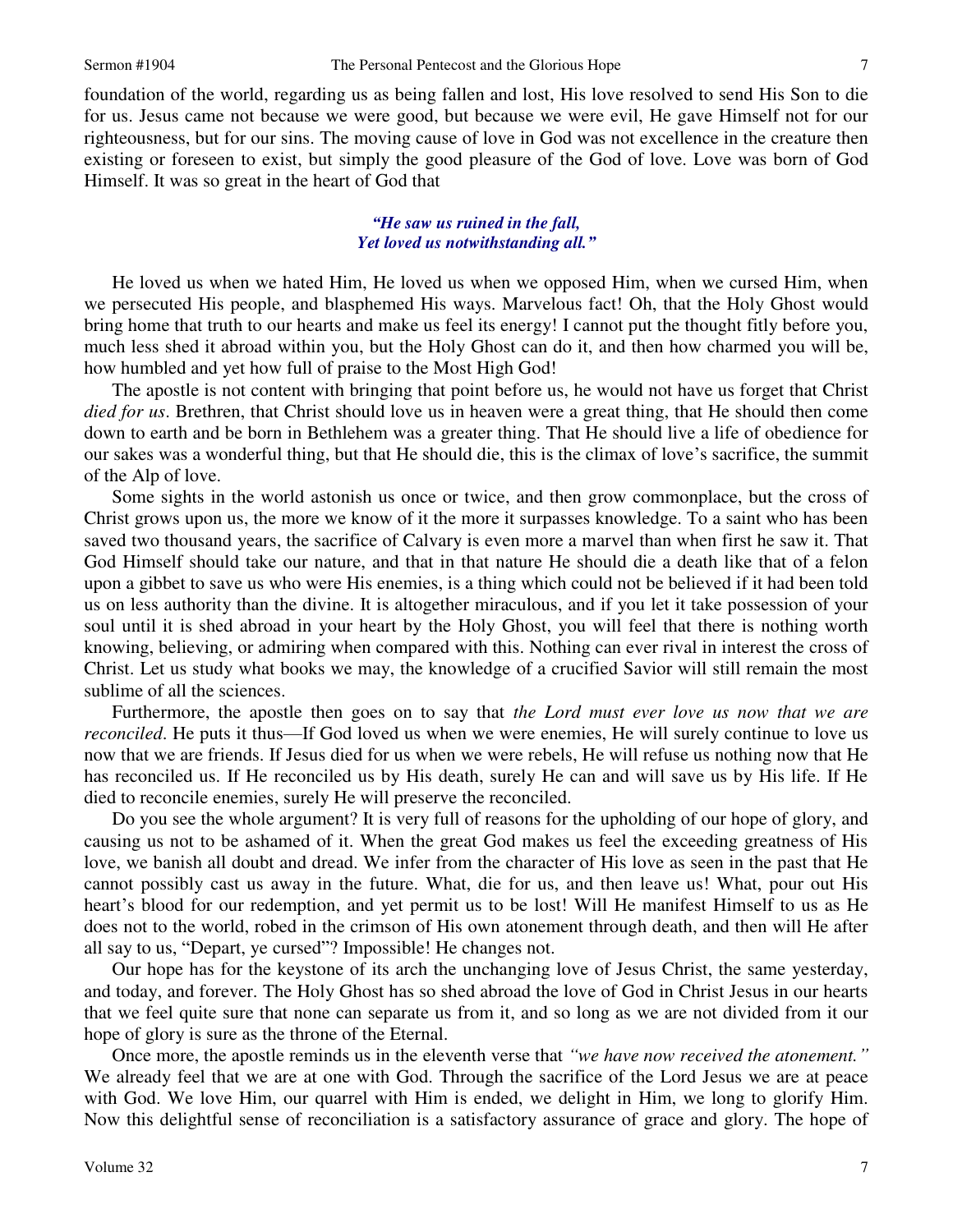glory burns in the golden lamp of a heart reconciled to God by Jesus Christ. Inasmuch as we are now in perfect accord with God, longing only to be and to do just what He would have us to be and to do, we have the beginnings of heaven within us, the dawn of the perfect day. Grace is glory in the bud. Agreement with God is the seed-corn of perfect holiness and perfect happiness.

 If we are under the dominion of holiness, if there is no wish in our soul but what we would un-wish if we knew it to be contrary to the mind of our holy Lord, then are we assured that He has accepted us, and that we have His life in us, and shall finally come to His glory. He that has brought His enemies to be His hearty friends will not permit this gracious work to be undone, or His holy purpose to fail. In our present delight in God we have the earnest of our endless joy in Him. Therefore we are not ashamed of our hope.

 One word more on this point, note well that the apostle not only mentions the love of God and its being shed abroad in our hearts, but he mentions *the divine Person by whom this has been done*. The shedding abroad of God's love in the heart has been wrought by the Holy Ghost who has been given to us. Only by the Holy Ghost could this have been done. Would you ever have been charmed with the love of God through the influence of the devil? Would you ever have been overpowered and filled with excessive joy in the love of God through the power of your own fallen human nature? Judge ye!

 They that have felt the love of God shed abroad in their heart can say without a doubt, "This is the finger of God, the Holy Ghost has wrought this in me." Nothing short of the Holy Spirit can affect it. "Thank God," says one, "I sat under an earnest ministry!" So you might, and yet have never felt the love of God within your heart. We can shed that love abroad by preaching, but we cannot shed it abroad *in the heart*. A higher influence than that of human oratory must deal with the inner nature.

Perhaps you were alone in your chamber, or walking by the roadside, when the sweet savor of love stole into your soul. Oh the love of God! The amazing, immeasurable, incomprehensible love of the Father! Oh, to feel this till our very souls are inflamed with it, and our unloving nature is all on fire with love to the great Lover of the souls of men! Who can do this but the Holy Ghost? And how come we to have the Holy Ghost but by the free gift of God, whose gifts and calling "are without repentance"? God does not give and take, but His gifts are ours forever.

 If the Holy Ghost has been given to you, is He not the pledge of God's love? Does not the New Testament describe Him as the earnest of the inheritance? Is not an earnest the security for all the rest? Does the Holy Ghost set His seal to a document, which, after all, is so faulty that it will not achieve its purpose? Never. If the Holy Ghost dwells in you, He is the guarantee of everlasting joy. Where grace is given by His divine indwelling, glory must follow it. The Holy Ghost, when He comes into the soul, comes that there He may take up His dwelling place, and there He will abide till we shall be caught up to the higher realms, to behold our Lord's face forever.

**III.** Lastly, let us hint at THE RESULT OF THIS CONFIDENT HOPE. Let the context instruct us.

 First, this confident hope breeds *inward joy*. The man that knows that his hope of glory will never fail him because of the great love of God, of which he has tasted, that man will hear music at midnight, the mountains and the hills will break forth before him into singing wherever he goes. Especially in times of tribulation he will be found "rejoicing in hope of the glory of God." His profoundest comfort will often be enjoyed in his deepest affliction, because then the love of God will especially be revealed in his heart by the Holy Ghost, whose name is "the Comforter."

 Then he will perceive that the rod is dipped in mercy, that his losses are sent in fatherly love, and that his aches and pains are all measured out with gracious design. In our affliction God is doing nothing to us which we should not wish for ourselves if we were as wise and loving as God is. O friends! you do not need gold to make you glad, you do not even need health to make you glad, only get to know and feel divine love, and the fountains of delight are unsealed to you—you are introduced to the banquets of felicity.

 This brings with it the grace of *holy boldness* in the avowal of our hope. Christian people do not often enough show worldlings the joy of their hope. We do not wear our best liveries, nor say enough of